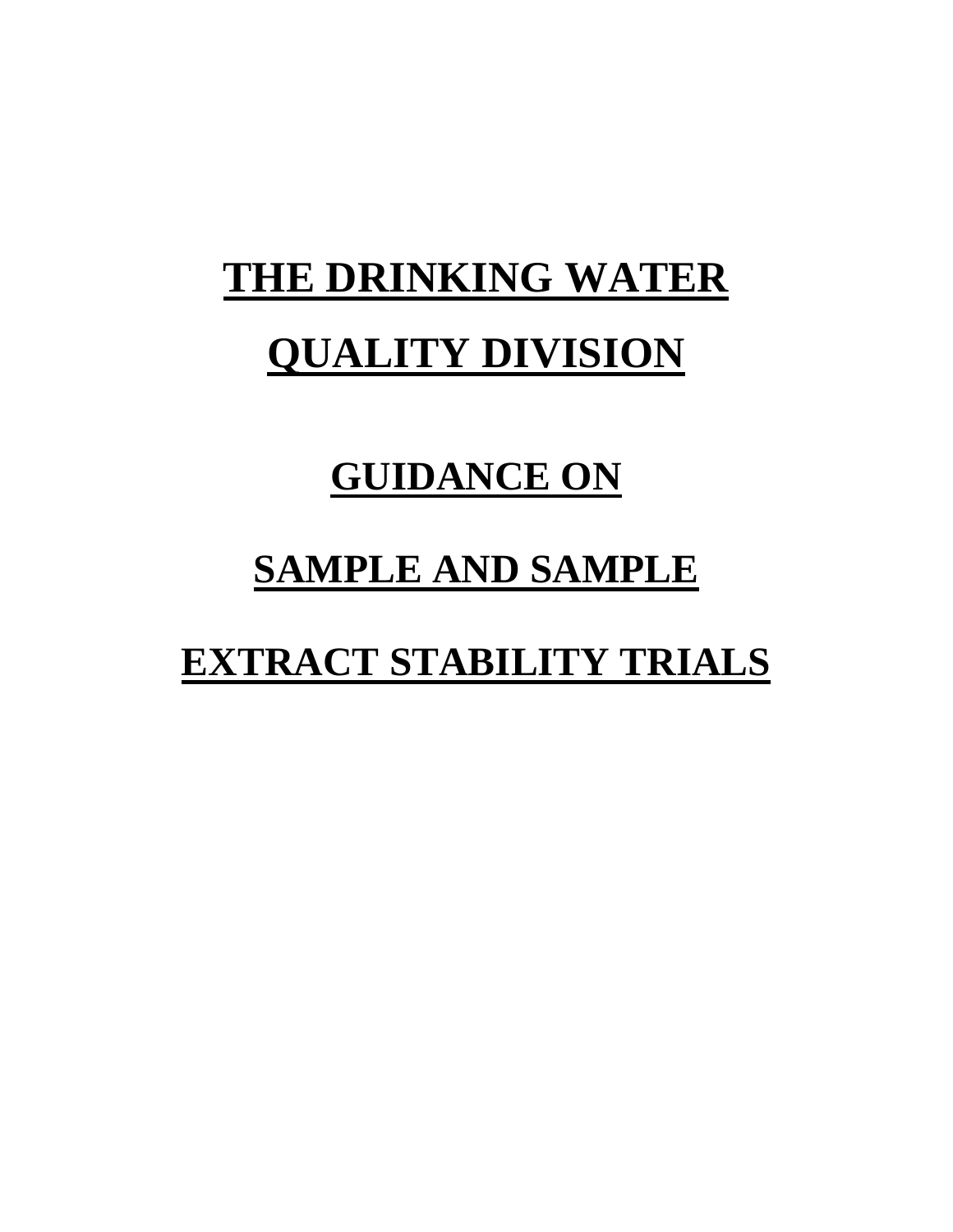### **DWQD GUIDANCE ON SAMPLE AND SAMPLE EXTRACT STABILITY TRIALS**

### Purpose

The purpose of these trials is to demonstrate that the maximum permitted delay between sampling and analysis does not result in "a material alteration in the concentration or value for the measurement or observation of which the sample is intended" (regulation  $16(2)(c)$ ).

In terms of a statistical trial, the hypothesis to be tested is that the change in the mean of repeated measurements before and after storage is not greater than a target figure.

A successful stability trial must be conducted prior to adopting sample preservation conditions or sample extract preservation conditions which differ from, or storage times which are longer than, those documented in ISO 5667 Part 3:2003, or other authoritative source ie a standard method. Each sample matrix of interest must be fully tested. In practice, only the worst case or worst cases need be tested. For example testing nitrite stability in waters with low colony counts will not yield useful information.

Results of trials carried out in other laboratories may be used, provided the laboratory can show that the preservation and storage conditions are identical (not just similar) and that the sample matrices of interest to the laboratory were included in the trial and the results of the trial were fully satisfactory and robust (ie reproduced in three or more independent laboratories).

#### Specification of requirement

For regulatory analysis the appropriate target value is one half of the maximum permitted trueness error. For most parameters this is 5% of the value at the PCV. For many organic parameters it is 12.5%. Significance is at the two-sided 95% confidence level, and the power is set at 90%. Each sample matrix type of interest must be tested separately.

The specification, design, calculation and interpretation given in this document are all derived from NS30 pages 113 to 120, 137 to 139 and 148.

### Design of Trial

The trial should consist of spiking of a pre-determined number of samples to the PCV. All samples must be collected by filling a series of bottles from the same source (eg a single tap). The true concentrations of the parameter must show negligible variation from one sample to another. If filling a series of bottles directly from the tap may not yield such samples, a bulk sample should be taken which is then mixed and sub-divided into a series of bottles. Precision of spiking is of paramount importance and more important than the absolute value spiked. If precision of spiking is likely to cause problems, consideration should be given to spiking a bulk sample, which can then be sub-divided into a series of bottles.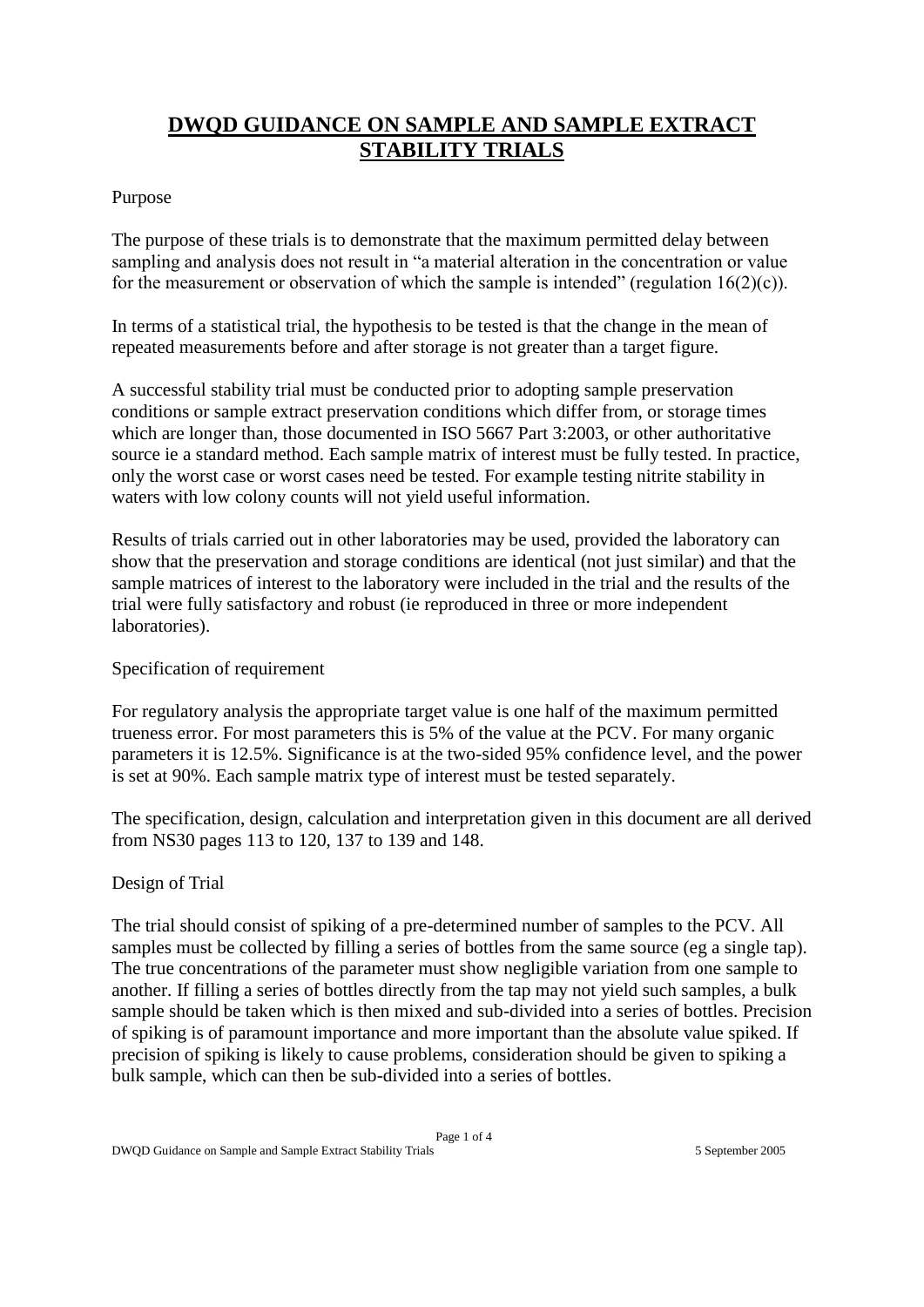One set of samples is analysed on day 0, with a further set analysed at each selected time interval with all sample preservation and storage conditions applied exactly as it is intended to apply them to regulatory samples. It would be prudent to also include times less than the full period desired for routine storage of samples in the trial.

The estimated minimum number of samples (n) required to be analysed on each day of testing to show whether the change is significant is given below

| <b>Standard deviation</b> | Number of samples | Number of samples       | Number of samples   |
|---------------------------|-------------------|-------------------------|---------------------|
| $(%$ (%PCV)               | to detect 12.5%   | to detect 10% change    | to detect 5% change |
|                           | change            |                         |                     |
| 1                         | 2                 | $\overline{2}$          | $\overline{2}$      |
| $\overline{2}$            | $\overline{2}$    | 2                       | 5                   |
| 3                         | $\overline{2}$    | 3                       | 10                  |
| $\overline{4}$            | 3                 | 7                       | 17                  |
| 5                         | 5                 | $7$ (mercury)           | 26                  |
| 6                         | 6                 | 10                      | 38                  |
| 7                         | 9                 | 13                      | 51                  |
| 8                         | 11                | 17                      | 67                  |
| 9                         | 14                | 22                      | 85                  |
| 10                        | 17                | 26 (tetrachloromethane) | 104                 |
| 11                        | 21                | 32                      | 126                 |
| 12                        | 24                | 38                      | 150                 |
| 12.5                      | 26                | 41                      | 163                 |
| 38                        | 38                | 59                      | 234                 |
| 20                        | 67                | 104                     | 416                 |

These figures are minimum values of n for which the equation  $(t_{\alpha} + t_{\beta}) s\sqrt{(2/n)} \leq \delta$  is true, where  $\delta$  is the target change, subject to a minimum of 2 for a statistical comparison to be made. This indicates that the test will probably be sufficiently powerful to identify the target change as being a statistically significant difference. Figures in bold relate to the maximum permitted precision relevant to the maximum permitted change. These numbers are only estimates of the actual numbers required because the actual distribution of data will not be known until after the test is completed, and either more or fewer replicates may be needed in practice. Reasons for large deviations from the expected standard deviation should be investigated to determine if there is any reason for the unexpected change in performance, which may invalidate the trial. Large within batch variations can also lead to wrong conclusions being drawn. Prior to undertaking trials steps should be taken to ensure that between batch errors are not significant. The most common cause of significant between batch errors is variation in the true value of calibration standards. If it is not possible to reduce such errors to a magnitude which will not adversely affect the trial, means should be adopted to measure and compensate for such errors, such as those described in NS30 or DD ISO ENV 13530:1998

The same design can also be used to test alternative preservation and pre-treatment methods. In these cases, storage times should be the same and between batch errors can be eliminated by analysing both sets of samples in the same analytical batch.

Page 2 of 4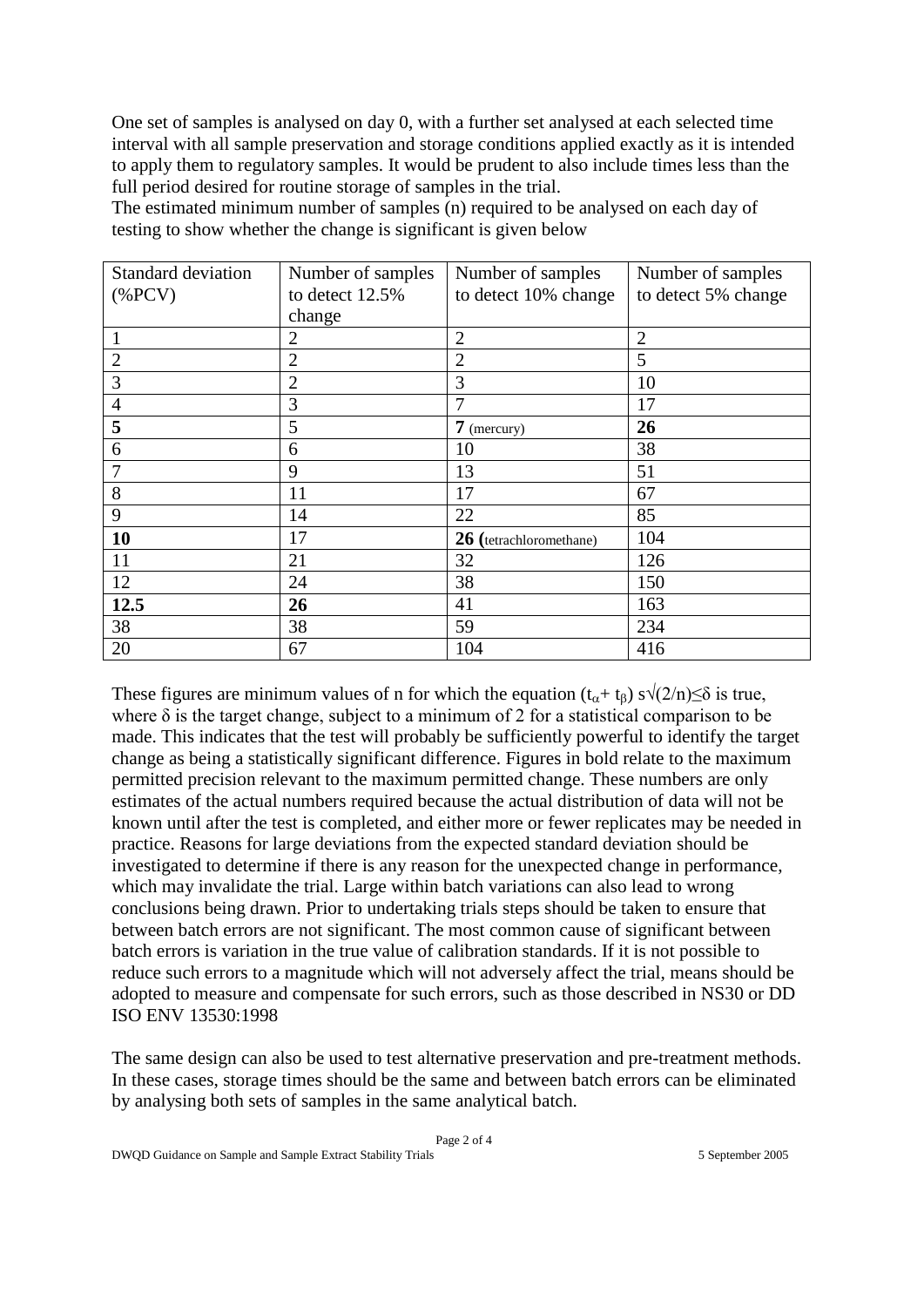### **Calculation**

The significance of any observed difference is determined using a t-test. The following is an example calculation, with expected standard deviation of 2% and target change 5%

|                                    | Day zero | Day x |
|------------------------------------|----------|-------|
|                                    | 101.0    | 94.0  |
|                                    | 100.3    | 93.2  |
|                                    | 98.8     | 92.9  |
|                                    | 101.2    | 96.5  |
|                                    | 99.9     | 92.8  |
| Mean                               | 100.225  | 94.05 |
| Standard deviation                 | 1.11     | 1.72  |
| Pooled standard deviation          | 1.45     |       |
| Mean difference                    | 6.175    |       |
| Standard Error (of differneces)    | 1.024    |       |
| t statistic (calc)                 | 6.032    |       |
| Degrees of freedom                 | 6        |       |
| Critical value (.05) (from tables) | 2.447    |       |

Conclusion: there is a real difference between the means.

#### Interpretation

 $t_{0.05}$  for 6 degrees of freedom = 2.447 (from tables). The observed value is greater than the tabulated value and therefore there is a real difference between the two means. The numerical value of the change is also greater than the target value and therefore there is a significant change.

If the observed value of t is greater than the tabulated value and the change was less than or equal to the target change, the change is less than (or equal to) the target and samples may be stored for up to the tested period under the conditions tested.

If the observed value of t is less than the tabulated value and the change was equal to or greater than the target change, the trial was not sufficiently powerful to show a significant change and must be repeated with more replicates.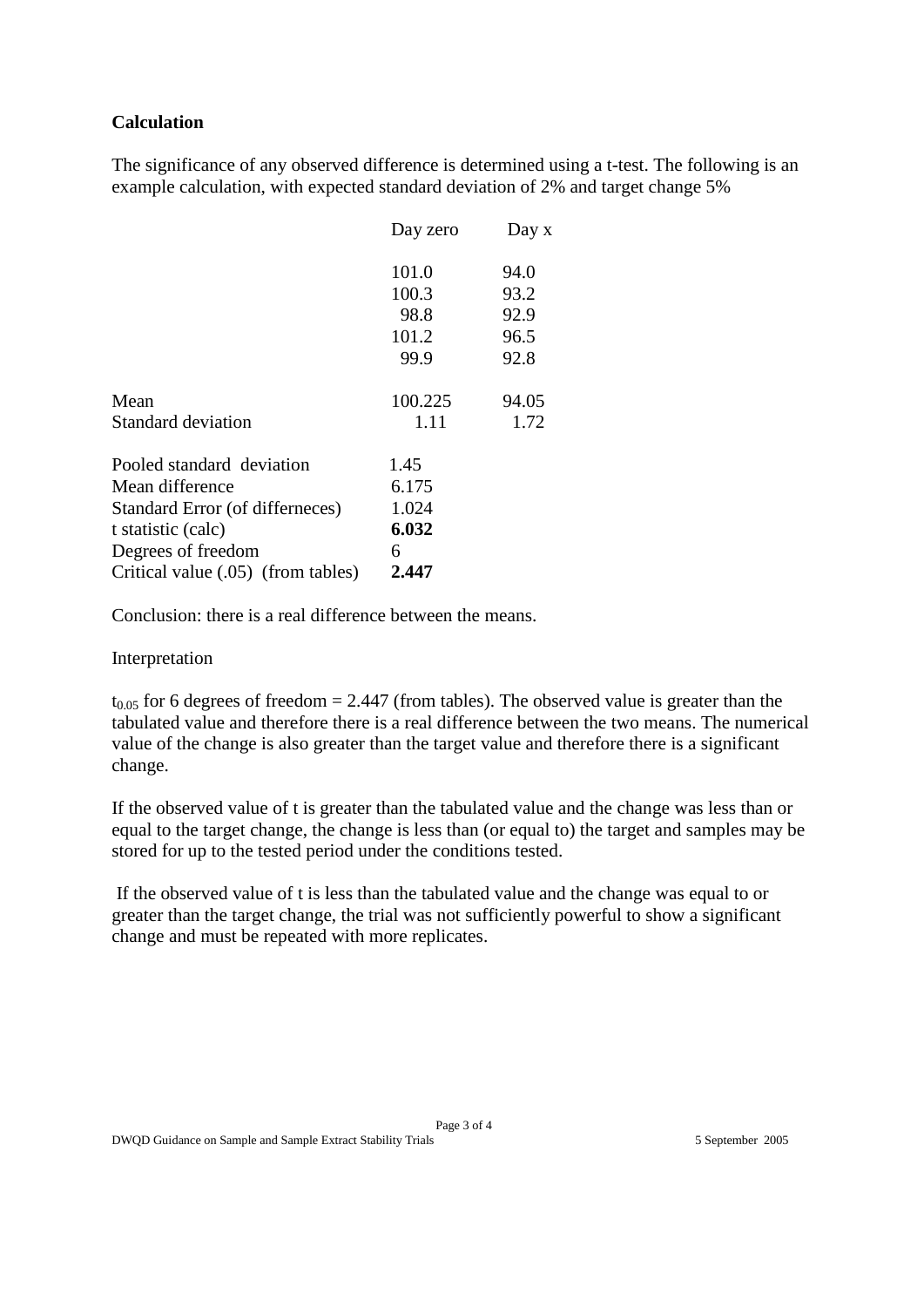If the change is less than the target change and the observed value of t was less than the tabulated value then, provided the trial was sufficiently powerful and would have identified any difference in excess of the target change as being significant, there has been no significant change and samples may be stored for up to the tested period under the conditions tested. The test is sufficiently powerful if the target change is substituted for mean difference in the formula for the t test and the value of t then calculated is greater than the tabulated value. If it is not greater then the trial was not sufficiently powerful to show a significant change and must be repeated with more replicates.

In summary:

| Mean difference      | Observed t greater | Would difference   | Proposed new   |
|----------------------|--------------------|--------------------|----------------|
| greater than target? | than tabulated     | equal to target    | storage        |
|                      | value?             | change have        | arrangements   |
|                      |                    | observed t greater | satisfactory?  |
|                      |                    | than tabulated     |                |
|                      |                    | value?             |                |
| Yes                  | Yes                | N/A                | N <sub>o</sub> |
| Yes                  | N <sub>o</sub>     | N/A                | $No*$          |
| N <sub>o</sub>       | Yes                | N/A                | Yes            |
| No                   | N <sub>o</sub>     | N <sub>o</sub>     | $No*$          |
| N <sub>o</sub>       | N <sub>o</sub>     | Yes                | Yes            |

\* Trial not sufficiently powerful to test the original hypothesis. Repeat trial using more replicates.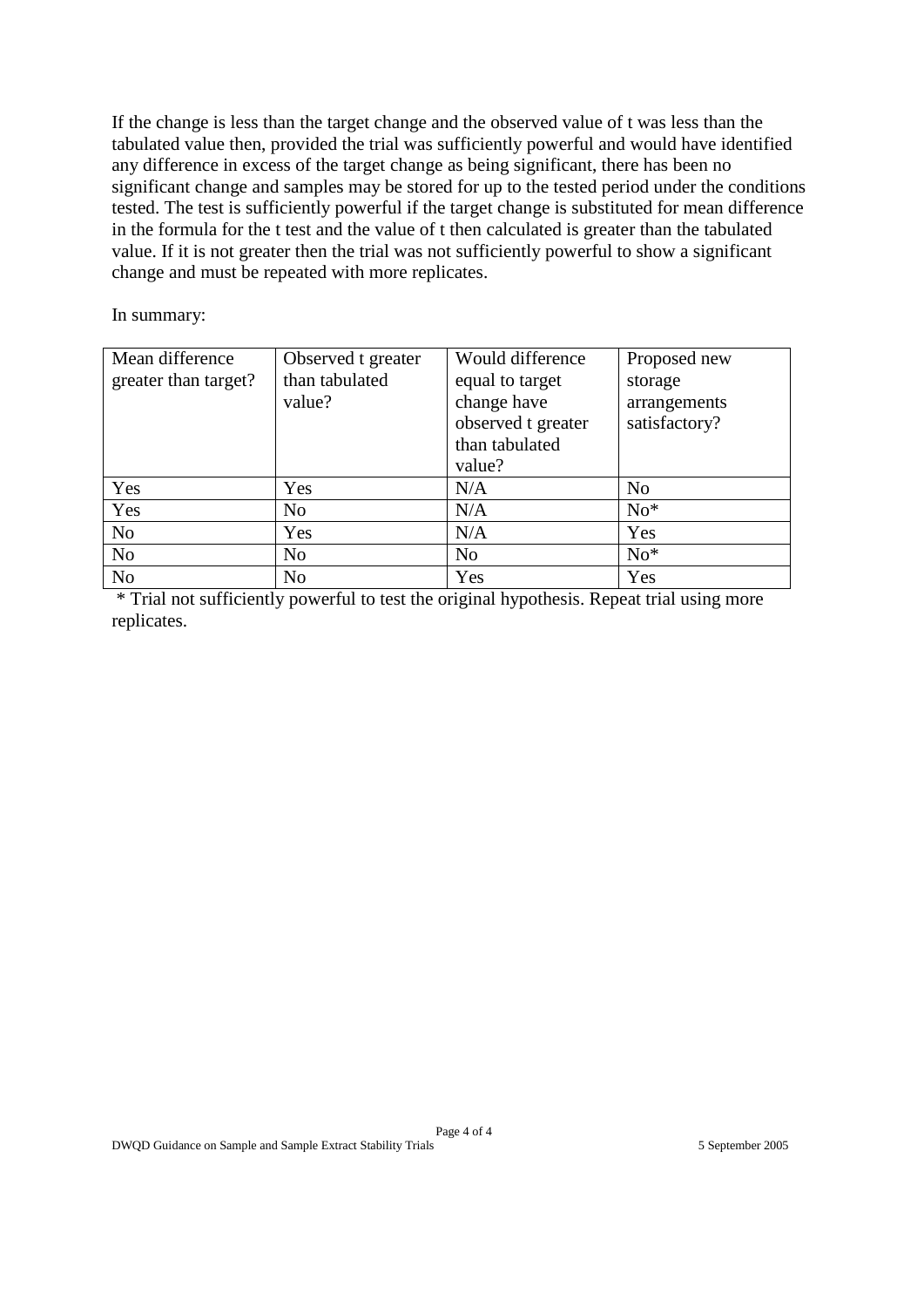# **THE DRINKING WATER QUALITY DIVISION**

## **SAMPLE PRESERVATION AND**

## **PREPARATION FOR METALS**

## **ANALYSIS OF DRINKING WATER**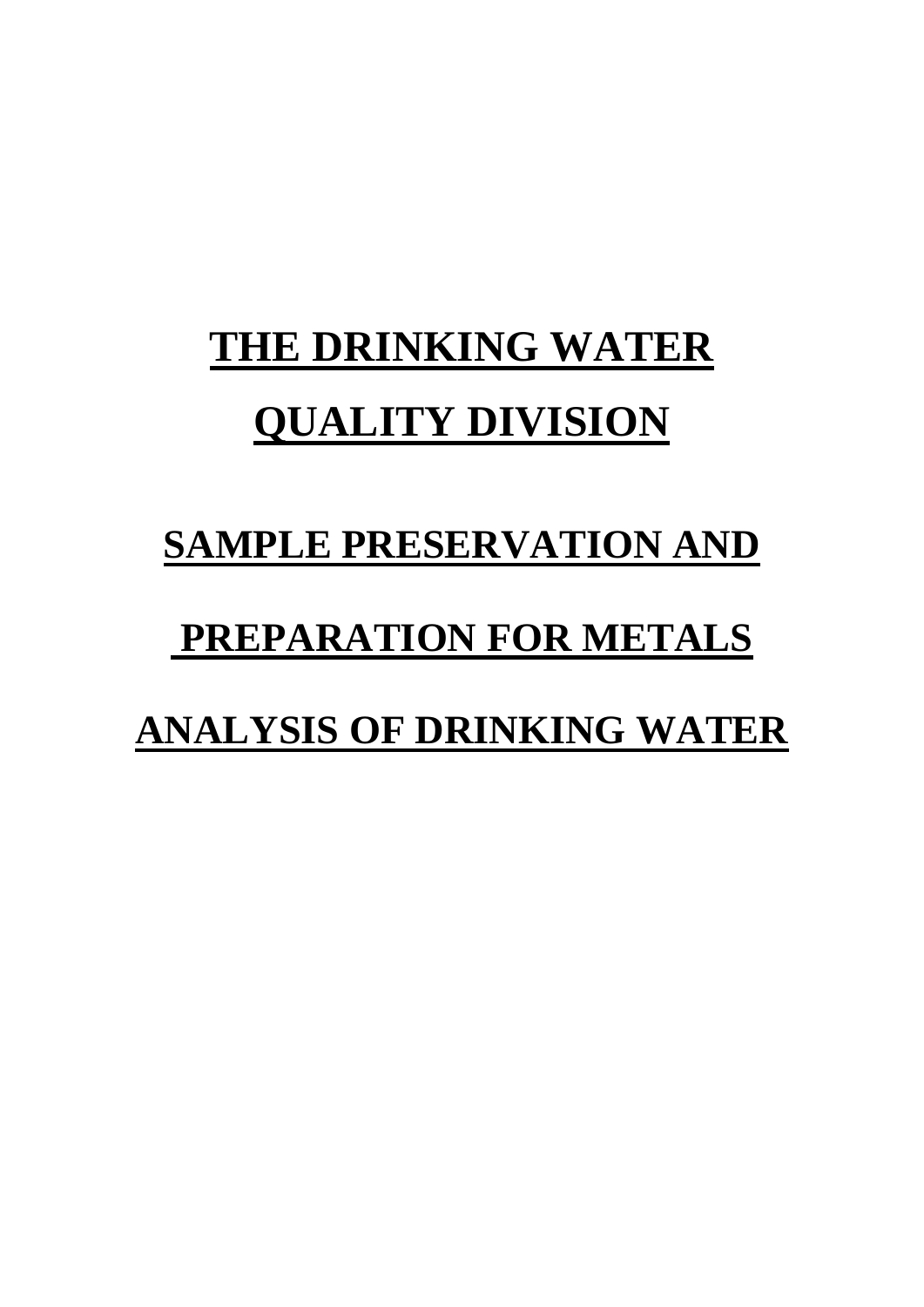### DWQD GUIDANCE ON SAMPLE PRESERVATION AND PREPARATION FOR METALS ANALYSIS OF DRINKING WATER

### Purpose

Regulation 16(2)(c) requires Scottish Water to ensure that samples are kept at such temperature and in such conditions as will secure that there is no material alteration in the concentration or value for the measurement or observation of which the sample is intended. This is relevant to a number of parameters.

In order to fulfil the requirements of the above regulation in respect of metal determinands, the sample needs to be preserved at the time of sampling or as soon as it enters the laboratory. Further pre-treatment may then be necessary to ensure that all the metal of interest present in the sample is in the form and state required for analysis. In practice this usually means that any of the metal of interest present in particulate form, or adsorbed onto particles in the sample or the surface of the sample container, is taken into solution. The exception to this is antimony where the oxidation state may also be of prime importance.

In practice, sample preservation and pre-treatment for metal determinands are interlinked and must be considered together. Some laboratories assume that the preservation stage is adequate to dissolve any particulate material present, as long as there is a suitable time lapse between sampling and analysis. Other laboratories have adopted a practice of only subjecting samples to a rigorous pre-treatment if particulate material can be seen in the sample or the sample has an elevated turbidity. These practices have been shown to be unreliable and should not be used for regulatory analysis.

### **Best Practice for sample preservation**

Best practice for sample preservation is documented in ISO 5667 Part 3:2003.

The recommendations on best practice for pre-cleaning sample containers is given in paragraph 3.2.2.4. Acid-washed plastic or borosilicate glass containers may be used, except for mercury, for which acid-washed borosilicate glass containers must be used.

For most metals the recommended preservation is acidification to pH1 to 2 with concentrated nitric acid. The exceptions are mercury which additionally requires the addition of potassium dichromate, and antimony, for which hydrochloric acid should be used if analysis is to be by hydride generation.

Best practice for sample pre-treatment

Best practice for sample pre-treatment for metal determinands is documented in ISO 15587 Parts 1 and 2. These recommend digestion by boiling with aqua regia or nitric acid. The nitric acid method is not suitable for antimony when it is determined by hydride generation. Procedures are described using both open and closed systems, with digestion using standard heating devices and microwave digestion.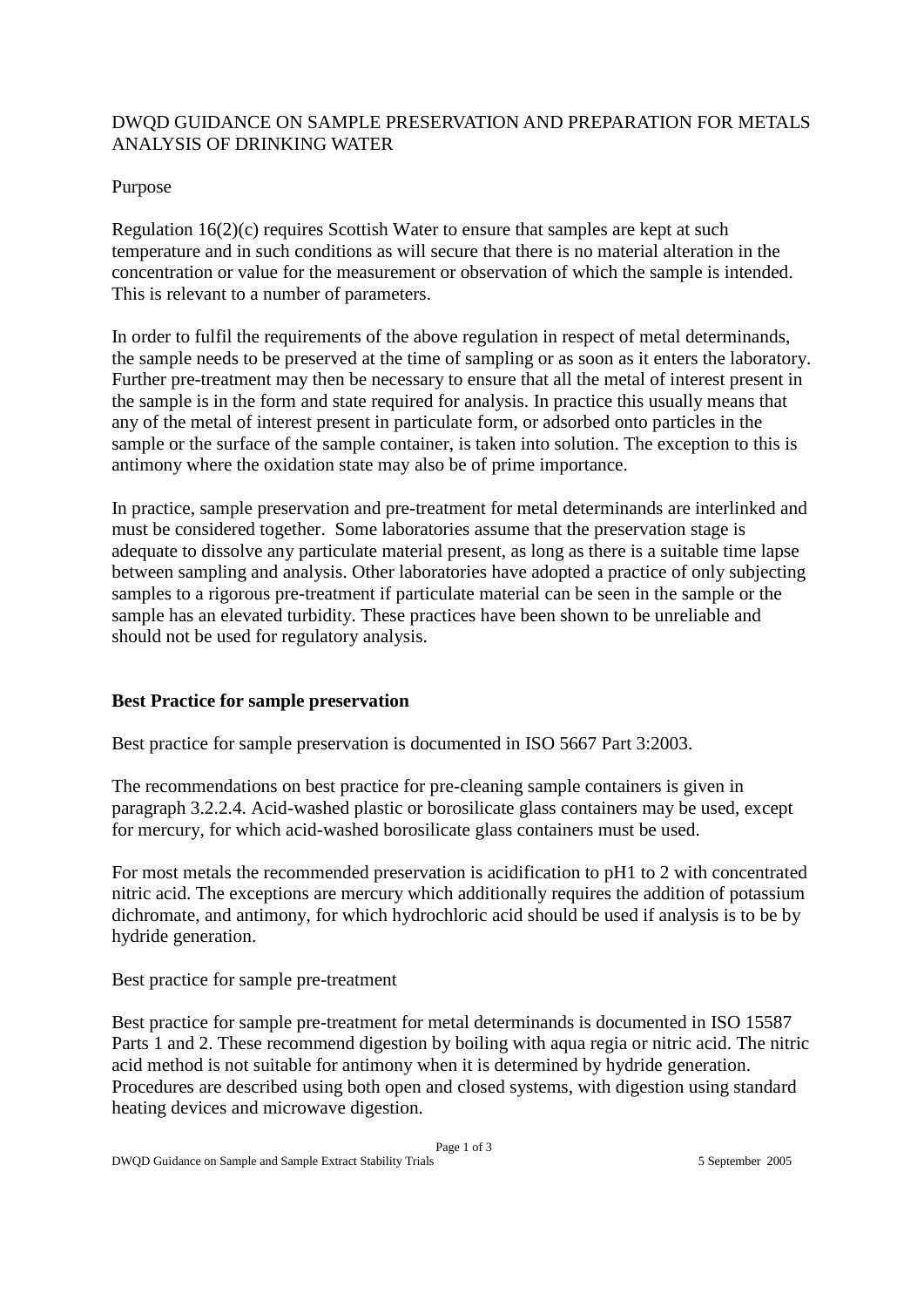Certain analytical procedures may specify alternative preservation and pre-treatment regimes. It is acceptable to use these methods, provided they are properly documented and published by an authoritative source of analytical methods. They also need to be validated as part of the overall method. Where the method is dependent on specific preservation and pre-treatment regimes these should always be used (this advice is contained within the ISO Standards) (eg some methods for mercury analysis).

### Analytical blanks

Analytical blanks should always be subject to preservation and pre-treatment regimes identical to regimes applied to samples. They should be processed with the batch of samples to which they relate using the same bottle/batch of each reagent. If blank correction is applied, it should be these blanks which are used to correct all samples in the batch.

When carrying out trace analysis, contamination of reagents and standards is a significant source of error and should be minimised by only using the grade of reagent or standard appropriate to the method being used. Standards and reagents suitable for AAS have been found to be unsuitable for ICP-MS work.

It may be necessary to also run reagent blanks, prepared in the same way as standards, for blank correction of standards.

### Regulatory Requirement

The DWQR expects Scottish Water's laboratories to follow best practice in order to meet the requirements of regulations  $16(2)(c)$  and  $16(5)(b)$ , unless an alternative method can be shown to be equally satisfactory. Real samples and, if necessary, spiked real samples containing concentrations of each metal of interest at concentrations close to the PCV including natural particulate material should be used for testing. For lead analysis this includes particles of metallic lead, and naturally occurring particles of oxides, hydroxides or salts of all metals. The principles of testing and calculation of results given in the accompanying guidance on stability trials should be followed.

Alternative Preservation and Pre-treatment Regimes

Samples for mercury should always be preserved at the time of sampling because of the highly volatile and highly reactive nature of the determinand.

The ISO method recommends preservation of the sample at the time of sampling. If this is adopted, then a representative aliquot may be taken from the sample for pre-treatment prior to analysis.